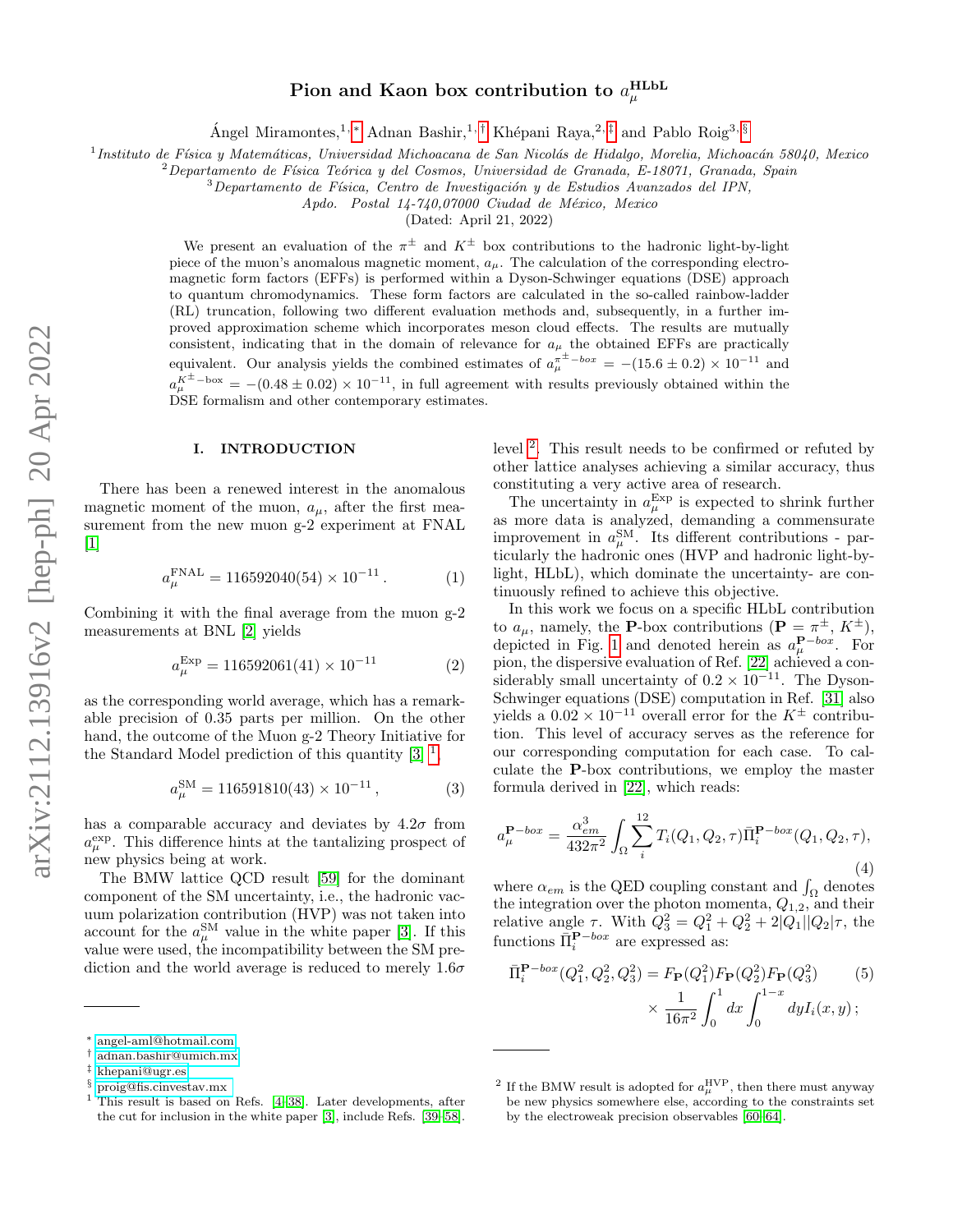the scalar functions  $T_i$  and  $I_i$  are provided in Appendices B and C, respectively, of Ref. [\[22\]](#page-7-2). Thus, the only missing ingredients are the electromagnetic form factors (EFFs),  $F_{\mathbf{P}}(Q^2)$ , obtained from the process  $\gamma^* \mathbf{P} \to \mathbf{P}$ .

Our approach is based upon the DSE formalism [\[65–](#page-8-4) [67\]](#page-8-5), which captures the nonperturbative character of QCD excellently well and has produced a plethora of hadron physics predictions; for instance, it unifies the description of the EFFs [\[31,](#page-7-3) [68–](#page-8-6)[71\]](#page-8-7) with their corresponding distribution amplitudes and distribution functions [\[72–](#page-8-8) [75\]](#page-8-9), as well as with the  $\gamma^* \gamma^* \to {\pi^0, \eta, \eta', \eta_c, \eta_b}$  transition form factors (TFFs) [\[76–](#page-8-10)[80\]](#page-8-11). This manuscript is organized as follows: Sec. II describes the computation of EFFs within the DSE formalism, dissecting all the pieces entering the corresponding electromagnetic current. The numerical results of the EFFs and contributions to  $a_{\mu}$  are presented in Sec. III. Section IV summarizes our results and conclusions.

## II. ELECTROMAGNETIC FORM FACTORS IN THE DSE FORMALISM

The interaction of a virtual photon with a pseudoscalar meson is described by a single form factor,  $F_{\mathbf{P}}(Q^2)$ . The matrix element reads

<span id="page-1-0"></span>
$$
\langle \mathbf{P}(p_f) | j_\mu | \mathbf{P}(p_i) \rangle = 2K_\mu F_\mathbf{P}(Q^2) , \qquad (6)
$$

where  $Q = p_f - p_i$  is the photon momentum and  $2K =$  $(p_f + p_i)$ ; the electromagnetic current is

<span id="page-1-2"></span>
$$
j_{\mu} = \bar{\Gamma}_{\mathbf{P}}^{f} G_{0} (\mathbf{\Gamma}_{\mu} - \mathcal{K}_{\mu}) G_{0} \Gamma_{\mathbf{P}}^{i} , \qquad (7)
$$

with  $\Gamma_{\mathbf{P}}^{i,f}$  denoting the incoming and outgoing **P** meson Bethe-Salpeter amplitudes (BSAs), respectively;  $G_0$  represents an appropriate product of dressed quark propagators, such that

$$
\Gamma_{\mu} = (S^{-1} \otimes S^{-1})_{\mu} = \Gamma_{\mu} \otimes S^{-1} + S^{-1} \otimes \Gamma_{\mu} \qquad (8)
$$

defines the impulse approximation (IA) [\[81\]](#page-8-12); this will be shown explicitly later. Beyond IA effects are encoded in  $\mathcal{K}_{\mu}$  (see appendix), which characterizes the interaction of the photon with the Bethe-Salpeter kernel describing the two-body interaction [\[68,](#page-8-6) [82\]](#page-8-13). Thus, all the parts entering Eq. [\(6\)](#page-1-0) require the knowledge of quark propagators, BSAs, quark-photon vertex (QPV), and their corresponding interaction kernels. We shall now describe how to gather those ingredients within the DSE approach.

## A. Quark propagator and meson Bethe-Salpeter amplitudes

The DSEs are the QCD equations of motion, encoding full dynamics of the theory, simultaneously capturing the perturbative and nonperturbative facets of QCD [\[65,](#page-8-4) [67\]](#page-8-5). The DSEs form an infinite set of coupled integral equations that relate the theory's Green functions; subsequently, any tractable problem demands a systematic and rigorous truncation scheme [\[83–](#page-8-14)[86\]](#page-8-15).

The DSE for the f-flavor quark propagator, also referred to as the gap equation, reads as:

<span id="page-1-4"></span>
$$
S_f^{-1}(p) = Z_2[S_f^{(0)}(p)]^{-1} + \int_q^{\Lambda} [\mathbf{K}^{(1)}(q, p)] S_f(q) ,
$$
  

$$
[\mathbf{K}^{(1)}(q, p)] = \frac{4}{3} Z_1 g^2 D_{\mu\nu}(p - q) [\gamma_\mu \otimes \Gamma_\nu^{fg}(p, q) ] , \quad (9)
$$

where  $\int_{q}^{\Lambda} = \int_{0}^{\Lambda} \frac{d^4q}{(2\pi)^4}$  stands for a Poincaré invariant regularized integration, Λ being the regularization scale. The components that constitute the one-body kernel,  $[K<sup>(1)</sup>]$ , carry their usual meanings (color indices have been omitted for the simplicity of notation):

- $D_{\mu\nu}$  is the gluon propagator and g is the coupling constant for all the QCD interactions appearing in the Lagrangian.
- $\bullet$   $\Gamma^{fg}_{\nu}$  represents the fully-dressed quark-gluon vertex (QGV); in general characterized by 12 Dirac structures [\[87–](#page-9-0)[89\]](#page-9-1).
- $Z_{1,2}$  are the QGV and quark wave-function renormalization constants, respectively.

Herein,  $S_f^{(0)}$  $f_f^{(0)}(p) = [i\gamma \cdot p + m_f^{\text{bm}}]^{-1}$  is the bare propagator and  $m_f^{\text{bm}}$  the bare fermion mass. The fully dressed quark propagator is represented as

<span id="page-1-3"></span>
$$
S_f(p) = Z_f(p^2)(i\gamma \cdot p + M_f(p^2))^{-1}, \qquad (10)
$$

in clear analogy with its bare counterpart. Multiplicative renormalization entails that the quark mass function,  $M_f(p^2)$ , is independent of the renormalization point  $\zeta$ .

The description of mesons is obtained from the Bethe-Salpeter equation (BSE) [\[83–](#page-8-14)[85\]](#page-8-16):

<span id="page-1-1"></span>
$$
\Gamma_H(p;P) = \int_q^{\Lambda} [\mathbf{K}^{(2)}(q,p;P)] \chi_H(q;P) , \qquad (11)
$$

whose ingredients are defined as follows:

- As before,  $\Gamma_H$  denotes the BSA, with H labeling the type of meson.
- $\chi_H(q; P) = S(q_+) \Gamma_H(q; P) S(q_-)$  corresponds to the Bethe-Salpeter wave function (BSWF).
- The kinematic variables:  $P$  is the total momentum of the bound state such that  $P^2 = -m_H^2$  ( $m_H$  the mass of the meson);  $q_{+} = q + \eta P$  and  $q_{-} = q (1 - \eta)P$ , where  $\eta \in [0, 1]$  determines the relative momentum.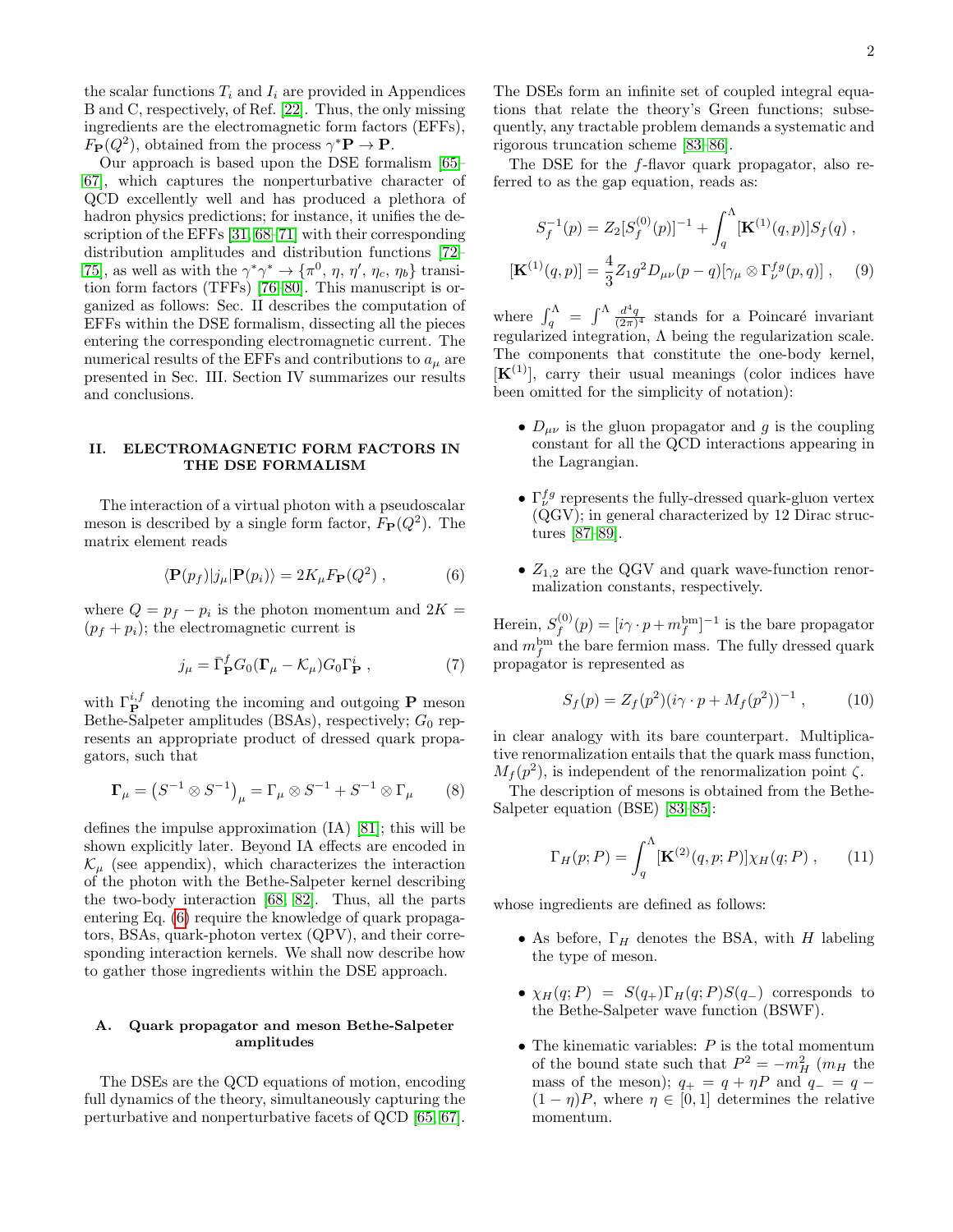

<span id="page-2-0"></span>FIG. 1. Leading order P-box contributions to  $a_\mu^{\text{HLbL}}$ , where the corresponding P meson EFFs are highlighted by the purple filled circles.

The Dirac structure characterizing the BSA depends on the meson's quantum numbers. For a pseudoscalar meson P:

$$
\Gamma_{\mathbf{P}}(q;P) = \gamma_5[i\mathbb{E}_{\mathbf{P}}(q;P) + \gamma \cdot P\mathbb{F}_{\mathbf{P}}(q;P) \qquad (12)
$$

$$
+ \gamma \cdot q\mathbb{G}_{\mathbf{P}}(q;P) + q_\mu \sigma_{\mu\nu} P_\nu \mathbb{H}_{\mathbf{P}}(q;P)].
$$

The two-body interaction in Eq. [\(11\)](#page-1-1) is represented by  $[\mathbf{K}^{(2)}(q, p; P)]$ ; it corresponds to two-particle irreducible quark/antiquark scattering kernel, which contains all possible interactions between the quark and antiquark within the bound state [\[90\]](#page-9-2). Once the 1 and 2-body kernels have been specified (i.e., a truncation scheme has been defined), gap and Bethe-Salpeter equations can be solved. In fact,  $[\mathbf{K}^{(1)}]$  and  $[\mathbf{K}^{(2)}]$  are related via vector and axial-vector Ward-Green-Takahashi identities (WGTIs) [\[91–](#page-9-3)[93\]](#page-9-4), implying charge conservation and the appearance of pions and kaons (in the chiral limit) as Nambu-Goldstone bosons of dynamical chiral symmetry breaking [\[94\]](#page-9-5).

#### B. Rainbow ladder truncation

The simplest truncation that fulfils vector and axialvector WGTIs is defined by the kernel  $\{r, s, t, u\}$  are color indices):

<span id="page-2-3"></span>
$$
[\mathbf{K}_{tu}^{rs}]^{\text{RL}}(q,p;P) = -\frac{4}{3}Z_2^2 D_{\mu\nu}^{\text{eff}}(p-q)[\gamma_{\mu}]_{ts} \otimes [\gamma_{\nu}]_{ru},
$$
(13)

which relate the 1-body and 2-body kernels as:

<span id="page-2-4"></span>
$$
\mathbf{K}^{(2)}(q,p;P) = \mathbf{K}^{\text{RL}}(q,p;P) = -\mathbf{K}^{(1)}(q,p;P) \ . \tag{14}
$$

This truncation is dubbed as the RL truncation [\[94\]](#page-9-5). It provides a reliable and practical approach so long as we restrain ourselves to ground-state pseudoscalar and vector mesons [\[71,](#page-8-7) [72,](#page-8-8) [76,](#page-8-10) [95\]](#page-9-6). It is worth noticing that the gluon propagator has been demoted to an effective one,  $g D_{\mu\nu} \rightarrow D_{\mu\nu}^{\text{eff}}$ , where:

$$
D_{\mu\nu}^{\text{eff}}(k) = \left(\delta_{\mu\nu} - \frac{k_{\mu}k_{\nu}}{k^2}\right)\mathcal{G}(k^2) \,. \tag{15}
$$

Herein,  $\mathcal{G}(k^2)$  is an effective coupling, typically obtained from either lattice QCD or phenomenological models [\[96–](#page-9-7) [98\]](#page-9-8). Throughout this work, we shall employ the wellknown Qin-Chang (QC) interaction [\[98\]](#page-9-8):

$$
\mathcal{G}(q^2) = \frac{8\pi^2}{\omega^4} De^{-\frac{q^2}{\omega^2}} + \frac{2\pi\gamma_m \left(1 - e^{-q^2/\Lambda_t^2}\right)}{\ln[e^2 - 1 + (1 + q^2/\Lambda_{\text{QCD}}^2)^2]}.
$$
\n(16)

The first term above controls the strength of the effective coupling, in such a way that the QC model is defined once the mass parameter,  $m_G = (wD)^{1/3}$ , is fixed to produce the masses and decay constants of the groundstate pseudoscalar mesons. Typical RL parameters are  $m_G \sim 0.8$  GeV and  $w \sim 0.5$  GeV; herein, the later is varied within the range  $w \in (0.4, 0.6)$  to estimate model uncertainties. The second term is simply set to reproduce the 1-loop behavior of the QCD's running coupling:  $\gamma_m =$  $12/(11N_C - 2N_f) = 12/25$  is the anomalous dimension, with  $N_f = 4$  flavors and  $N_c = 3$  colors, and  $\Lambda_{\rm QCD} =$ 0.234 GeV; the parameter  $\Lambda_t = 1$  GeV is introduced for technical reasons and has no material impact on the computed observables. Table [I](#page-3-0) collects the RL inputs and some static properties of the pion and kaon.

It is worth mentioning that the RL truncation is selfconsistent with the IA, in such a way that the EFF is obtained from:

<span id="page-2-2"></span>
$$
2K_{\mu}F_{\mathbf{P}}(Q^2) = e_u[F_{\mathbf{P}}^u(Q^2)]_{\mu} + e_{\bar{h}}[F_{\mathbf{P}}^{\bar{h}}(Q^2)]_{\mu}, \quad (17)
$$

where **P** is a  $u\bar{h}$  meson and  $e_{u,\bar{h}}$  are the electric charges of the quark and antiquark, respectively.  $[F<sub>P</sub><sup>f</sup>(Q<sup>2</sup>)]<sub>\mu</sub>$  denotes the interaction of the photon with a valence constituent  $f$ -in- $P$ , such that:

<span id="page-2-1"></span>
$$
[F_{\mathbf{P}}^{f}(Q^{2})]_{\mu} = \text{tr}_{CD} \int_{q} \chi_{\mu}^{f}(q + p_{f}, q + p_{i})
$$

$$
\times \Gamma_{\mathbf{P}}(q_{i}; p_{i}) S(q) \Gamma_{\mathbf{P}}(q_{f}; -p_{f}). \qquad (18)
$$

The kinematics is defined as follows:  $p_{i,f} = K \mp Q/2$  and  $q_{i,f} = q + p_{i,f}/2$ , such that  $p_{i,f}^2 = -m_{\mathbf{P}}^2$ ; naturally,  $m_{\mathbf{P}}$ is the mass of the pseudoscalar meson and  $Q$  the photon momentum. The trace,  $\text{tr}_{CD}$ , is taken over color and Dirac indices. The only remaining ingredient to compute the EFFs in the RL approximation is the QPV. This is described below.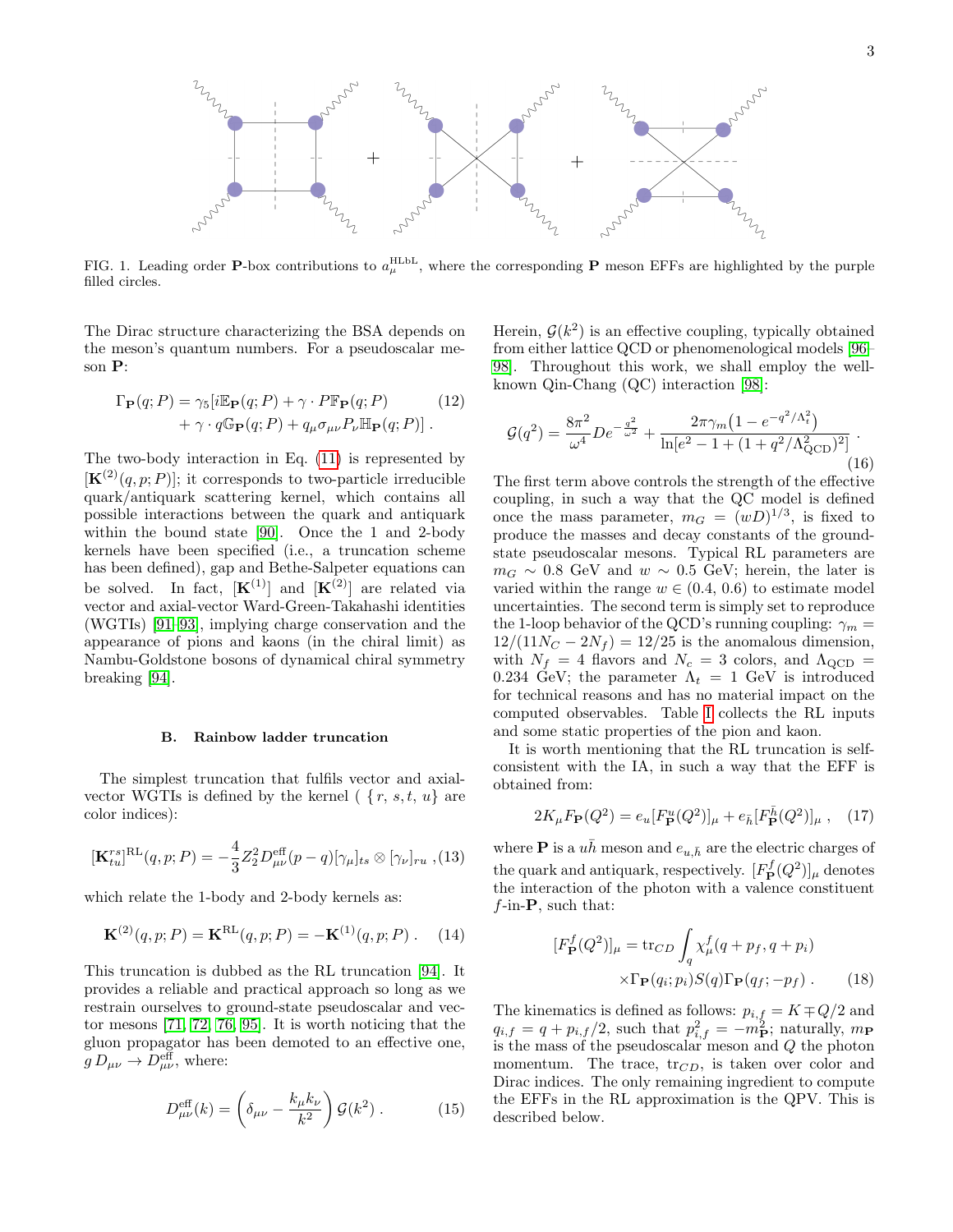| $m_u$ | m <sub>s</sub> | $m_G \parallel m_\pi$ |                                                                                       |  | $m_{k}$ |  |
|-------|----------------|-----------------------|---------------------------------------------------------------------------------------|--|---------|--|
|       |                |                       | RL $(0.0052 0.122 0.80 0.139(3) 0.131(2) 0.677(4) 0.493(4) 0.157(2) 0.597(3)$         |  |         |  |
|       |                |                       | $ BRL $ 0.0060 0.125 0.84 0.139 (4) 0.131 (2) 0.676 (2) 0.493 (5) 0.159 (2) 0.593 (2) |  |         |  |

<span id="page-3-0"></span>TABLE I. RL and BRL parameters  $(m_u = m_d, m_s$  and  $m_G)$ , fixed to produce the ground-state masses and decay constants (quoted in GeV). Physical observables exhibit mild sensitivity to the variation of  $w^{\text{RL}} \in (0.4, 0.6)$  GeV and  $w^{\text{BRL}} \in (0.6, 0.8)$ GeV; this variation, however, is taken into account for the calculation of the electromagnetic form factors. Charge radii (in fm) are obtained from Eq. [\(24\)](#page-4-0).

## C. Quark-photon vertex

The QPV might be obtained via the inhomogeneous BSE:

<span id="page-3-1"></span>
$$
\Gamma_{\mu}^{f}(p;P) = \gamma_{\mu} + \int_{q}^{\Lambda} [\mathbf{K}^{(2)}(q,p;P)] \chi_{\mu}^{f}(q;P) , \qquad (19)
$$

where  $\chi^f_\mu(q;P)$  is simply the unamputated vertex,

$$
\chi_{\mu}^{f}(q;P) = S^{f}(q_{+})\Gamma_{\mu}^{f}(q;P)S^{f}(q_{-}) . \qquad (20)
$$

The choice of the 2-body kernel in Eq. [\(19\)](#page-3-1) renders the QPV self-consistent with the chosen truncation, ensuring, for example, that the Abelian anomaly related with the process  $\gamma \gamma \to \pi^0$  is faithfully reproduced [\[99,](#page-9-9) [100\]](#page-9-10). For the purpose of clarity, we refer to this approach as the direct computation.

In the RL truncation, vector meson bound states appear as poles on the negative real axis in the  $Q^2$  plane in the inhomogeneous BSE for the QPV [\[101\]](#page-9-11) and, as a consequence, in the timelike form factors. The appropriate inclusion of these poles favors obtaining the correct value for the charge radius [\[81,](#page-8-12) [101\]](#page-9-11). The EFFs in the timelike region are harder to describe in the DSE-BSE approach. For all practical purposes, this should not affect the way EFFs contribute to  $a_{\mu}$ , because only a relatively small spacelike region of the corresponding form factors near  $Q^2 = 0$  actually matters for determining their contribution [\[31,](#page-7-3) [79\]](#page-8-17). We expect this small effect to be virtually remedied by adjusting the model parameters to reproduce the correct value of the charge radius.

Notwithstanding, it is worth exploring and reassuring our expectations through a proper treatment of the timelike region. In order to shift the vector meson poles appearing in the QPV to the complex plane, and turn the boundstate into a resonance with a nonvanishing decay width, the interaction kernels  $\mathbf{K}^{(1, 2)}$  must allow virtual decays into suitable channels [\[102,](#page-9-12) [103\]](#page-9-13). The truncation explored in [\[82\]](#page-8-13) and employed in [\[68\]](#page-8-6) for the calculation of the pion timelike EFF, denoted herein as beyond rainbowladder (BRL), takes into account resonance effects and incorporates meson cloud effects (MCEs) in the description of the pion EFF. This is sufficient to produce the correct behavior of the pion EFF in the timelike axis. We adapt this approach to compute the  $\pi - K$  EFFs and corresponding box contributions. As Eq. [\(7\)](#page-1-2) suggests, it is also desirable to go beyond the IA. Nevertheless, to alleviate the numerical calculations we neglect further photon couplings and consider the IA only. Some

aspects of the calculation of EFFs in the BRL truncation are canvassed herein, in Appendix A, and detailed through Refs. [\[68,](#page-8-6) [82\]](#page-8-13). As clarified in Table [I,](#page-3-0) the QC model favors  $m_G = 0.87$  GeV and  $\omega \sim 0.7$  GeV.

Due to technical reasons, when employing the QPV obtained from Eq. [\(19\)](#page-3-1), the calculation of EFF is limited to a certain domain of spacelike momenta. For instance, the pion elastic and  $\gamma^* \gamma \to \pi^0$  transition form factors can only be obtained up to  $Q^2 \sim 4 \text{ GeV}^2$  [\[81,](#page-8-12) [100\]](#page-9-10), without appealing to sophisticated mathematical techniques for extrapolation [\[80\]](#page-8-11). While not the entire spacelike domain is crucial to  $a_{\mu}$ , it is reassuring to access it in its entirety [3](#page-3-2) . For this reason and in direct connection with our previous work on the HLbL contributions of neutral pseudoscalars [\[79\]](#page-8-17), we also present an alternative technique, based upon perturbation theory integral representations (PTIRs), to evaluate the form factors at arbitrarily large momenta.

#### D. The PTIR approach

A practical PTIR approach for the quark propagators and BSAs was put forward in [\[71,](#page-8-7) [75\]](#page-8-9), to calculate the pion distribution amplitude and spacelike EFF. It was subsequently implemented to the case of  $\gamma^* \gamma^*$  TFFs [\[76–](#page-8-10) [79\]](#page-8-17). The general idea, which applies to all pseudoscalars, is to describe the quark propagators in terms of  $j_m = 2$ complex conjugate poles (CCPs), and express the BSAs,  $A_i$ , as follows:

$$
\mathcal{A}_{j}(k;P) = \sum_{i=1}^{i_{n}} \int_{-1}^{1} dw \rho_{i}^{j}(w) \frac{c_{i}^{j} (\Lambda_{i,j}^{2})^{\beta_{i}^{j}}}{(k^{2} + wk \cdot P + \Lambda_{i,j}^{2})^{\alpha_{i}^{j}}}.
$$
\n(21a)

The interpolation parameters involved, i.e.,  $\{z_i, m_i\},\$  $\{\alpha_i^j, \beta_i^j, \Lambda_{i,j}, c_i^j, i_n = 3\}$  (for quark propagators and BSAs, respectively), as well as the spectral weights,  $\rho_i^j(w)$ , are determined through fitting of the numerical results of the corresponding DSE-BSEs. The carefully constructed sets of RL truncation parameters are found in Refs. [\[74,](#page-8-18) [76\]](#page-8-10).

Constructing a PTIR for the QPV in Eq. [\(19\)](#page-3-1) turns out to be difficult and unpractical [\[95\]](#page-9-6). Thus, appealing

<span id="page-3-2"></span><sup>&</sup>lt;sup>3</sup> The large- $Q^2$  behavior of the  $\gamma^*\gamma^*$  TFFs is quite useful to parametrize the numerical solutions [\[79,](#page-8-17) [104\]](#page-9-14).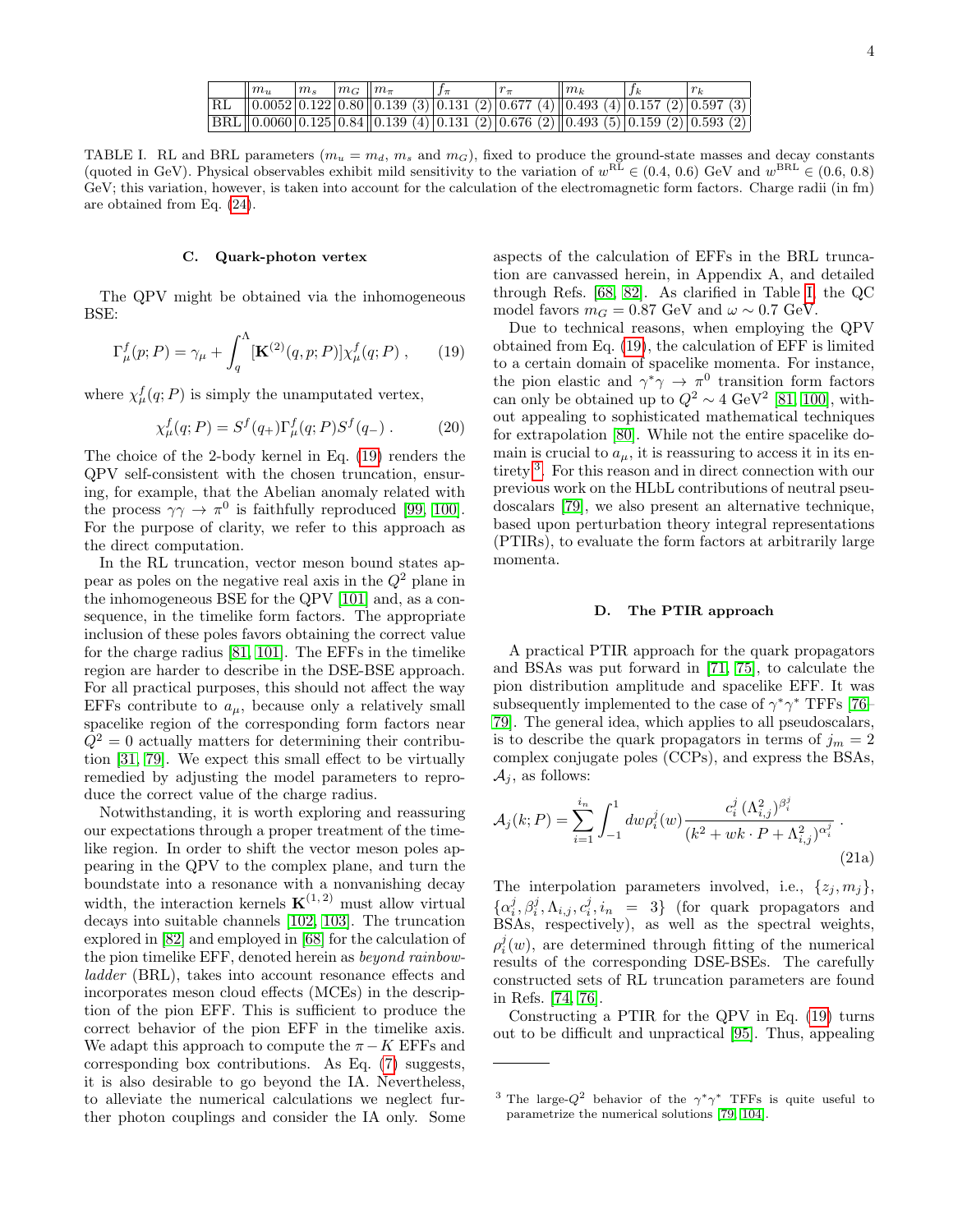to gauge covariance properties [\[105\]](#page-9-15), the following Ansatz has been proposed and systematically tested [\[76–](#page-8-10)[79\]](#page-8-17):

<span id="page-4-1"></span>
$$
\chi_{\mu}^{f}(k_{o}, k_{i}) = \gamma_{\mu} \Delta_{k^{2} \sigma_{V}}^{f}
$$
  
+ 
$$
[s_{f} \gamma \cdot k_{o} \gamma_{\mu} \gamma \cdot k_{i} + \bar{s}_{f} \gamma \cdot k_{i} \gamma_{\mu} \gamma \cdot k_{o}] \Delta_{\sigma_{V}}^{f}
$$
  
+ 
$$
[s_{f}(\gamma \cdot k_{o} \gamma_{\mu} + \gamma_{\mu} \gamma \cdot k_{i}) + \bar{s}(\gamma \cdot k_{i} \gamma_{\mu} + \gamma_{\mu} \gamma \cdot k_{o})]i\Delta_{\sigma_{S}}^{f},
$$
(22)

where  $\Delta_{\phi}^{f} = [\phi^{f}(k_o^2) - \phi^{f}(k_i^2)]/(k_o^2 - k_i^2)$  and  $\bar{\mathbf{s}}_f = 1 - \mathbf{s}_f$ . According to [\[79\]](#page-8-17), the transverse pieces are weighted by

$$
\mathbf{s}_f = \mathbf{s}_f \exp\left[-\left(\sqrt{Q_1^2/4 + m_\mathbf{P}^2} - m_\mathbf{P}\right)/M_f^E\right] \,,\quad(23)
$$

such that the strength parameter  $s_f$  is tuned to reproduce the  $\pi^0$  Abelian anomaly and  $\gamma\gamma \to {\eta, \eta', \eta_c}$  empirical decay widths. Nonetheless, as confirmed by our numerical evaluations, such weighting for the case of the EFFs is irrelevant and one can simply set  $s_f$  to zero. The reasons can be easily understood: first, the terms which dominate at low- $\dot{Q}^2$  in Eq. [\(18\)](#page-2-1), those involving the product of leading BSAs ( $\mathbb{E}_{\mathbf{P}} \times \mathbb{E}_{\mathbf{P}}$ ), are not affected at all by the choice of  $s_f$  since the corresponding trace is exactly zero; then, with  $F_{\mathbf{P}}(Q^2 = 0) = 1$  entirely fixed by charge conservation, being exponentially suppressed, the  $s_f$ -weighted subleading terms could only provide a minor contribution in neighborhood of  $Q^2 \sim 0$ .

Defined as in Eq.  $(22)$ , the QPV is fully written in terms of the quark propagator dressing functions<sup>[4](#page-4-2)</sup>. With all the ingredients in Eqs. [\(17,](#page-2-2) [18\)](#page-2-1) expressed in a PTIR, the evaluation of the 4-momentum integral follows after a series of standard algebraic steps (numerical integration is only carried out for the Feynman parameters and spectral weights). Hence, the form factors can be calculated at arbitrarily large spacelike momenta.

## III. NUMERICAL RESULTS

#### A. Electromagnetic form factors

The  $\pi - K$  EFFs are presented in Fig. [2.](#page-4-3) We compare the RL results which follow from the direct computation and PTIR approach; the compatibility between both calculations is evident. In the domain of interest, the BRL truncation yields similar outcomes. Furthermore, our obtained EFFs are in clear agreement with the DSE results reported in Ref. [\[31\]](#page-7-3). The charge radii are obtained from the derivative of the form factor:

<span id="page-4-0"></span>
$$
r_{\mathbf{P}}^2 = -6 \frac{dF_{\mathbf{P}}(Q^2)}{dQ^2} \Big|_{Q^2 = 0} \,. \tag{24}
$$

Both RL and BRL direct computations yield similar values:  $r_{\pi} = 0.677(4)$  fm and  $r_K = 0.597(3)$  fm (RL), and  $r_{\pi} = 0.676(2)$  fm and  $r_K = 0.593(2)$  fm (BRL); the error accounts for the variation of  $\omega$  in the QC model, as explained in Table [I.](#page-3-0) The RL-PTIR case also falls within these values:  $r_{\pi} = 0.676(5)$  fm and  $r_K = 0.596(5)$ .



<span id="page-4-3"></span>FIG. 2.  $\pi^+$  and  $K^+$  EFFs. The narrow band in the RL-direct result accounts for the variation of the QC model parameters, as described in text; those corresponding to the PTIR and BRL results are not shown, since there is a considerable overlap. The charge radii, Table [I,](#page-3-0) are practically insensitive to the model inputs and truncation. Experimental data is taken from Refs. [\[106–](#page-9-16)[109\]](#page-9-17).

#### B. Pion and kaon box contributions

The integrations in Eqs. [\(4-](#page-0-6)[5\)](#page-0-7) have been carried out employing the CUBA library [\[110\]](#page-9-18), benchmarked with the vector meson dominance (VMD) ansätze of the form

<span id="page-4-2"></span><sup>&</sup>lt;sup>4</sup> The f-quark propagator expressed  $S_f(p) = -i\gamma \cdot p \sigma_v^f(p^2)$  +  $\sigma_s^f(p^2)$ , with  $\sigma_{s,v}^f(p^2)$  being algebraically related to  $M_f(p^2)$  and  $Z_f(p^2)$  in Eq. [\(10\)](#page-1-3).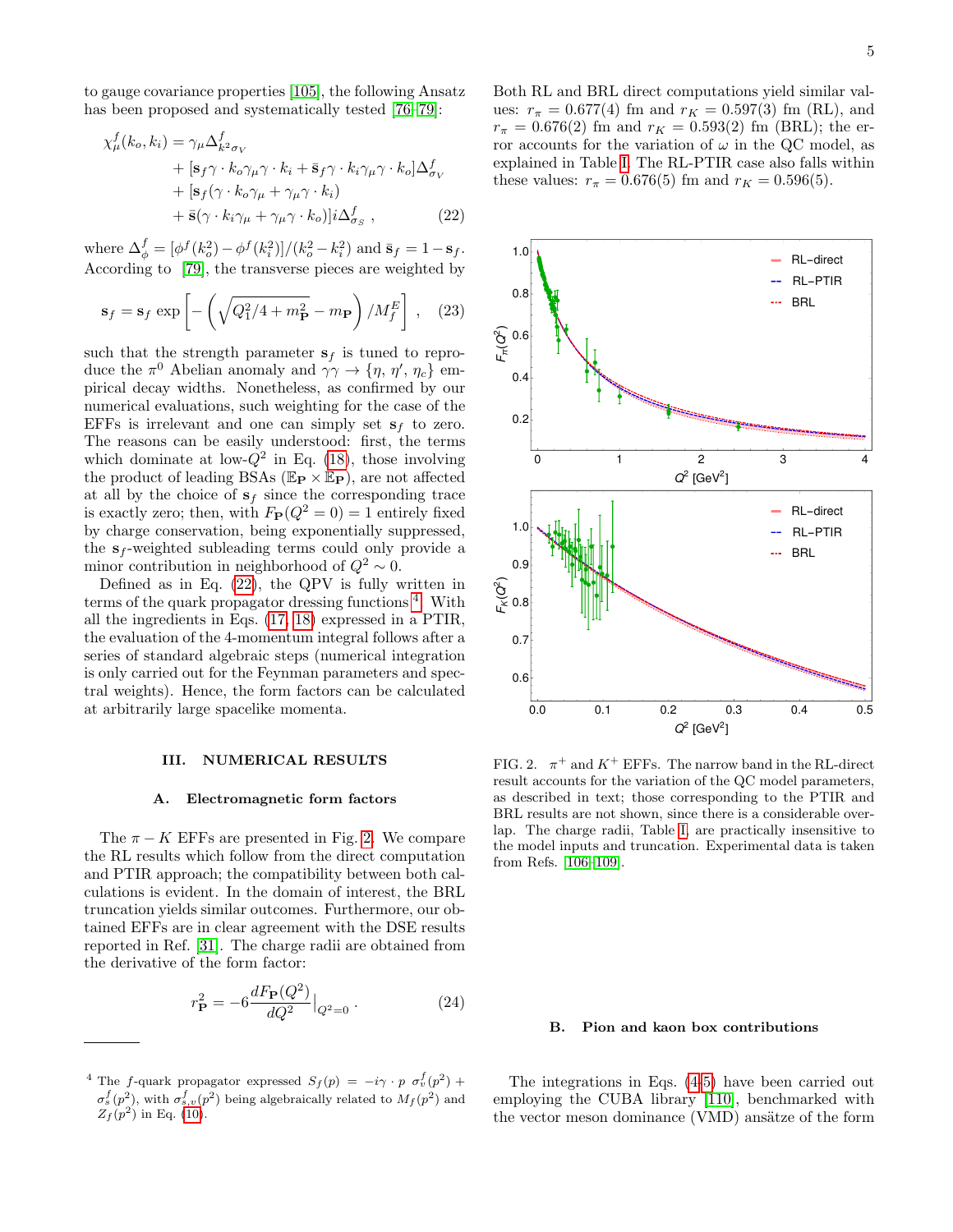factors:

$$
F_{\pi^+}^{\text{VMD}}(Q^2) = \frac{m_\rho^2}{m_\rho^2 + Q^2},\tag{25}
$$

$$
F_{K^{+}}^{\text{VMD}}(Q^{2}) = 1 - \frac{Q^{2}}{2} \left[ \frac{1}{m_{\rho}^{2} + Q^{2}} + \frac{1}{3} \left( \frac{1}{m_{\omega}^{2} + Q^{2}} \right) + \frac{2}{3} \left( \frac{1}{m_{\phi}^{2} + Q^{2}} \right) \right],
$$
 (26)

which yield the results

<span id="page-5-0"></span>
$$
a_{\mu}^{\pi^{\pm} - \text{box}} = -16.4 \times 10^{-11} \text{ [RL-PTIR]} ,
$$
  
\n
$$
a_{\mu}^{K^{\pm} - \text{box}} = -0.5 \times 10^{-11} \text{ [BRL]} ,
$$
\n(27)

where we have employed  $m_{\pi}$  = 0.13957 GeV,  $m_K$  = 0.49367 GeV,  $m_{\rho} = 0.7752$  GeV,  $m_{\omega} = 0.7827$  GeV,  $m_{\phi}$  = 1.0195 GeV,  $m_{\mu}$  = 0.10565 GeV and  $\alpha_{em}$  = 1/137.03599 [\[111\]](#page-9-19). The estimates in Eq. [\(27\)](#page-5-0) match those quoted in [\[31\]](#page-7-3), and the integration errors have been omitted, since those are two orders of magnitude smaller.

With the EFFs obtained in the RL (direct and PTIR) and BRL truncations, the numerical estimates for the  $\pi^{\pm}$ -box contributions are:

<span id="page-5-1"></span>
$$
a_{\mu}^{\pi^{\pm}-box} = -(15.4 \pm 0.3) \times 10^{-11} \text{ [RL-directed]},
$$
  
\n
$$
a_{\mu}^{\pi^{\pm}-box} = -(15.6 \pm 0.3) \times 10^{-11} \text{ [RL-PTIR]},
$$
  
\n
$$
a_{\mu}^{\pi^{\pm}-box} = -(15.7 \pm 0.2) \times 10^{-11} \text{ [BRL]}.
$$
 (28)

Analogous results for the  $K^{\pm}$  case yield:

<span id="page-5-2"></span>
$$
a_{\mu}^{K^{\pm} - \text{box}} = -(0.47 \pm 0.03) \times 10^{-11} \text{ [RL-directed]},
$$
  
\n
$$
a_{\mu}^{K^{\pm} - \text{box}} = -(0.48 \pm 0.03) \times 10^{-11} \text{ [RL-PTIR]},
$$
  
\n
$$
a_{\mu}^{K^{\pm} - \text{box}} = -(0.48 \pm 0.02) \times 10^{-11} \text{ [BRL]}.
$$
 (29)

From Fig. [2](#page-4-3) and the above estimates, it is clear that the direct and PTIR approach are virtually indistinguishable; the BRL truncation also yields similar outcomes. Therefore, one can combine the estimates in Eqs. [\(28\)](#page-5-1)- [\(29\)](#page-5-2) to produce:

$$
a_{\mu}^{\pi^{\pm} - \text{box}} = -(15.6 \pm 0.2) \times 10^{-11} , \qquad (30)
$$

$$
a_{\mu}^{K^{\pm}-\text{box}} = -(0.48 \pm 0.02) \times 10^{-11} , \qquad (31)
$$

where the weighted errors have been added .

Our result for the  $\pi^{\pm}$ -box contribution agrees remarkably with the dispersive one,  $-15.9(2) \times 10^{-11}$  [\[22\]](#page-7-2) and an earlier DSE evaluation,  $-15.7(2)(3) \times 10^{-11}$  [\[31\]](#page-7-3) (see also Ref. [\[99\]](#page-9-9)). In the case of the  $K^{\pm}$ -box contribution, we agree again with the previous DSE computation [\[31\]](#page-7-3),  $-0.48(2)(4) \times 10^{-11}$ , which yields  $-0.46(2) \times 10^{-11}$  once the integration error is improved [\[3\]](#page-6-2). We note that the  $K^0$ -box contribution is very much suppressed, as can be seen from its VMD description in the ideal  $\omega$ - $\phi$  mixing

case

$$
F_{K^0}^{\text{VMD}}(Q^2) = \frac{Q^2}{2} \left[ -\frac{1}{m_\rho^2 + Q^2} + \frac{1}{3} \left( \frac{2}{m_\omega^2 + Q^2} \right) + \frac{2}{3} \left( \frac{1}{m_\phi^2 + Q^2} \right) \right],
$$
\n(32)

which yields the negligible result  $\sim 1 \times 10^{-15}$  [\[3\]](#page-6-2). Consequently, we do not evaluate this contribution in our framework.

#### IV. CONCLUSIONS AND SCOPE

We describe the computation of the EFFs  $\gamma^* \mathbf{P} \to \mathbf{P}$ within the DSE approach to QCD, leading to the evaluation of their contributions to  $a_{\mu}$ . The EFFs were obtained, firstly, in the RL truncation. Direct computations and the PTIR approach were shown to be fully compatible, while also being in agreement with the DSE results from Refs. [\[31,](#page-7-3) [99\]](#page-9-9). Our previous calculation of the ground-state pseudoscalar pole contributions reinforces this finding [\[79\]](#page-8-17). It was confirmed that the BRL trunca-tion, which incorporates meson cloud effects <sup>[5](#page-5-3)</sup>, produces similar EFFs in the relevant domain for  $a_{\mu}$ ; the value of the latter being barely affected by the new effects in the truncation.

In this way, we have highlighted how the DSE formalism is a robust approach for calculations of hadronic observables, including quantities of interest for the muon  $g - 2$ . We hope to continue developing calculations related to the subject; for instance, the importance of axial mesons has been discussed in [\[32\]](#page-7-4), and the contribution coming from excited states might be relevant as well.

## ACKNOWLEDGMENTS

The authors acknowledge support from CONACYT and Cátedras Marcos Moshinsky (Fundación Marcos Moshinsky). This research was also supported by CONA-CYT grant 'Paradigmas y Controversias de la Ciencia  $2022'$  (Project No. 319395) and by Coordinación de la Investigación Científica (CIC) of the University of Michoacán, México, through Grant No. 4.10.

## Appendix A: Beyond Rainbow-ladder truncation

In the RL truncation, the meson bound states appear as poles on the negative real axis on the  $Q^2$  plane in the

<span id="page-5-3"></span><sup>5</sup> For spacelike EFFs, meson cloud effects take place in the neighborhood of  $Q^2 \approx 0$  [\[112–](#page-9-20)[114\]](#page-9-21), such that, for increasing  $Q^2$ , BRL  $\rightarrow$  RL.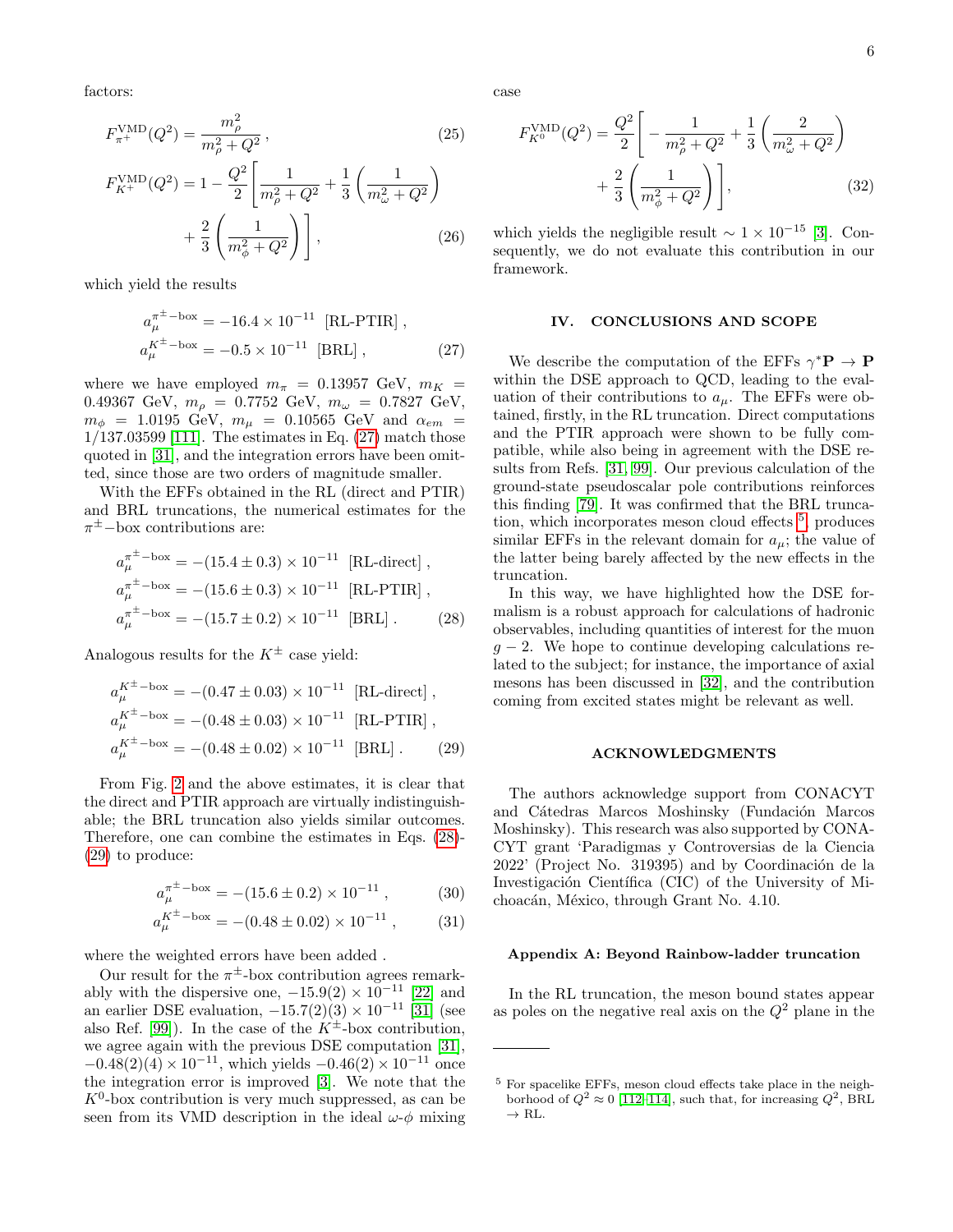inhomogeneous BSE for the quark-photon vertex and, as a consequence, in the calculation of form factors in the timelike regime. In order to move the pole from the real axis to the complex plane and turn the bound state into a resonance state with a nonvanishing decay width, the interaction kernel  $K$  must allow virtual decays into suitable channels. In Refs. [\[102,](#page-9-12) [103\]](#page-9-13), pion cloud effects were investigated by the inclusion of pionic degrees of freedom in the quark propagator DSE and in the BSE interaction kernel. In such BRL truncation the quark propagator is modified by  $(k = p - q \text{ and } \overline{k} = (p + q)/2)$ :

$$
S_f^{-1}(p) = S_f^{-1}(p)^{\text{RL}}
$$

$$
-\frac{3}{2}Z_2 \int_q^{\Lambda} \left[ \gamma_5 S(q) \Gamma_{\mathbf{P}}(\bar{k}, -k) + \gamma_5 S(q) \Gamma_{\mathbf{P}}(\bar{k}, k) \right] \frac{D_{\mathbf{P}}(k)}{2},
$$
  
(A1)

- <span id="page-6-0"></span>[1] B. Abi et al. Measurement of the Positive Muon Anomalous Magnetic Moment to 0.46 ppm. Phys. Rev. Lett., 126(14):141801, 2021.
- <span id="page-6-1"></span>[2] G. W. Bennett et al. Final Report of the Muon E821 Anomalous Magnetic Moment Measurement at BNL. Phys. Rev. D, 73:072003, 2006.
- <span id="page-6-2"></span>[3] T. Aoyama et al. The anomalous magnetic moment of the muon in the Standard Model. Phys. Rept., 887:1– 166, 2020.
- <span id="page-6-3"></span>[4] Michel Davier, Andreas Hoecker, Bogdan Malaescu, and Zhiqing Zhang. Reevaluation of the hadronic vacuum polarisation contributions to the Standard Model predictions of the muon  $g-2$  and  $\alpha(m_Z^2)$  using newest hadronic cross-section data. Eur. Phys. J.  $C, 77(12):827, 2017.$
- [5] Alexander Keshavarzi, Daisuke Nomura, and Thomas Teubner. Muon  $g-2$  and  $\alpha(M_Z^2)$ : a new data-based analysis. Phys. Rev. D, 97(11):114025, 2018.
- [6] Gilberto Colangelo, Martin Hoferichter, and Peter Stoffer. Two-pion contribution to hadronic vacuum polarization. JHEP, 02:006, 2019.
- [7] Martin Hoferichter, Bai-Long Hoid, and Bastian Kubis. Three-pion contribution to hadronic vacuum polarization. JHEP, 08:137, 2019.
- [8] M. Davier, A. Hoecker, B. Malaescu, and Z. Zhang. A new evaluation of the hadronic vacuum polarisation contributions to the muon anomalous magnetic moment and to  $\alpha(\mathbf{m_Z^2})$ . Eur. Phys. J. C, 80(3):241, 2020. [Erratum: Eur.Phys.J.C 80, 410 (2020)].
- [9] Alexander Keshavarzi, Daisuke Nomura, and Thomas Teubner.  $g - 2$  of charged leptons,  $\alpha(M_Z^2)$ , and the hyperfine splitting of muonium. Phys. Rev. D, 101(1):014029, 2020.
- [10] Alexander Kurz, Tao Liu, Peter Marquard, and Matthias Steinhauser. Hadronic contribution to the muon anomalous magnetic moment to next-to-next-toleading order. Phys. Lett. B, 734:144–147, 2014.
- [11] B. Chakraborty et al. Strong-Isospin-Breaking Correction to the Muon Anomalous Magnetic Moment from

with  $S^{-1}(p)^{\text{RL}}$  being the right-hand-side of Eq. [\(9\)](#page-1-4) in the RL truncation, Eqs. [\(13,](#page-2-3) [14\)](#page-2-4), and  $D_{\mathbf{P}}(k) = (k^2 + m_{\mathbf{P}}^2)^{-1}$ . The quark propagator in Eq. [\(A1\)](#page-6-4) preserves the axialvector WGTI identity in combination with the following interaction kernel for the t− channel pseudoscalar exchange [\[68,](#page-8-6) [82\]](#page-8-13):

$$
\mathbf{K}_{sr}^{tu}(q, p; P) = -\frac{3}{16} \left( [\Gamma_{\mathbf{P}}^{j}]_{ru} (\bar{k} - P/2; k) [Z_2 \tau^{j} \gamma^{5}]_{ts} + [\Gamma_{\mathbf{P}}^{j}]_{ru} (\bar{k} - P/2; -k) [Z_2 \tau^{j} \gamma^{5}]_{ts} + [\Gamma_{\mathbf{P}}^{j}]_{ts} (\bar{k} - P/2; k) [Z_2 \tau^{j} \gamma^{5}]_{ru} + [\Gamma_{\mathbf{P}}^{j}]_{ts} (\bar{k} - P/2; -k) [Z_2 \tau^{j} \gamma^{5}]_{ru} \right) D_{\mathbf{P}}(k) .
$$

<span id="page-6-4"></span>Analogous expressions for the s and u channels might be found in [\[82\]](#page-8-13); beyond IA corrections to Eq. [\(7\)](#page-1-2),  $\mathcal{K}_{\mu}$  are given in [\[68\]](#page-8-6).

Lattice QCD at the Physical Point. Phys. Rev. Lett., 120(15):152001, 2018.

- [12] Sz. Borsanyi et al. Hadronic vacuum polarization contribution to the anomalous magnetic moments of leptons from first principles. Phys. Rev. Lett.,  $121(2):022002$ , 2018.
- [13] T. Blum, P. A. Boyle, V. Gülpers, T. Izubuchi, L. Jin, C. Jung, A. Jüttner, C. Lehner, A. Portelli, and J. T. Tsang. Calculation of the hadronic vacuum polarization contribution to the muon anomalous magnetic moment. Phys. Rev. Lett., 121(2):022003, 2018.
- [14] D. Giusti, V. Lubicz, G. Martinelli, F. Sanfilippo, and S. Simula. Electromagnetic and strong isospin-breaking corrections to the muon  $g - 2$  from Lattice QCD+QED. Phys. Rev. D, 99(11):114502, 2019.
- [15] Eigo Shintani and Yoshinobu Kuramashi. Hadronic vacuum polarization contribution to the muon  $g - 2$  with  $2+1$  flavor lattice QCD on a larger than  $(10 \text{ fm})^4$  lattice at the physical point. Phys. Rev. D, 100(3):034517, 2019.
- [16] C. T. H. Davies et al. Hadronic-vacuum-polarization contribution to the muon's anomalous magnetic moment from four-flavor lattice QCD. Phys. Rev. D, 101(3):034512, 2020.
- [17] Antoine Gérardin, Marco Cè, Georg von Hippel, Ben Hörz, Harvey B. Meyer, Daniel Mohler, Konstantin Ottnad, Jonas Wilhelm, and Hartmut Wittig. The leading hadronic contribution to  $(g-2)_{\mu}$  from lattice QCD with  $N_f = 2 + 1$  flavours of  $O(a)$  improved Wilson quarks. Phys. Rev. D, 100(1):014510, 2019.
- [18] Christopher Aubin, Thomas Blum, Cheng Tu, Maarten Golterman, Chulwoo Jung, and Santiago Peris. Light quark vacuum polarization at the physical point and contribution to the muon  $g - 2$ . Phys. Rev. D, 101(1):014503, 2020.
- [19] D. Giusti and S. Simula. Lepton anomalous magnetic moments in Lattice QCD+QED. PoS, LAT-TICE2019:104, 2019.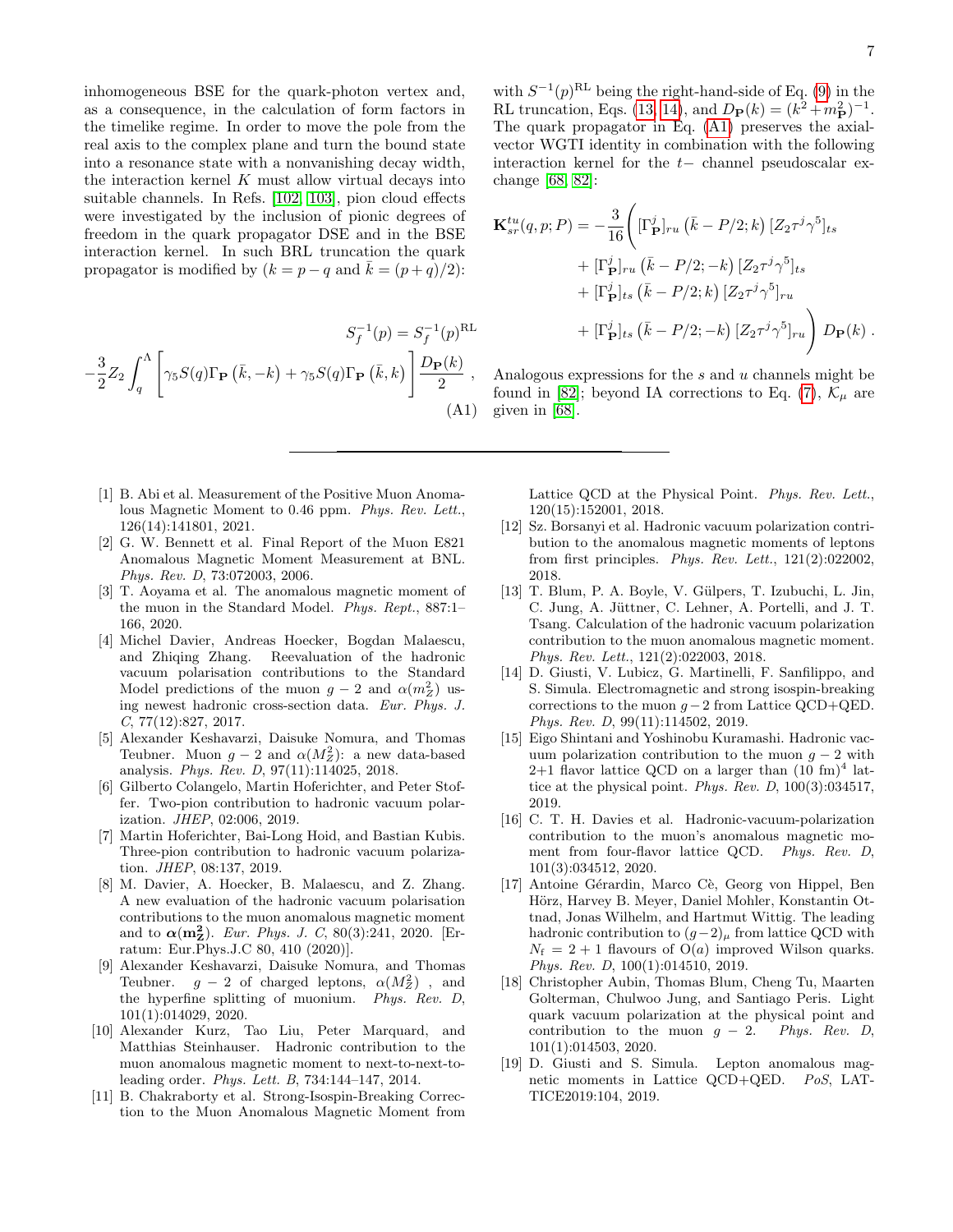- [20] Kirill Melnikov and Arkady Vainshtein. Hadronic lightby-light scattering contribution to the muon anomalous magnetic moment revisited. Phys. Rev. D, 70:113006, 2004.
- [21] Pere Masjuan and Pablo Sanchez-Puertas. Pseudoscalar-pole contribution to the  $(g_{\mu} - 2)$ : a rational approach. Phys. Rev. D, 95(5):054026, 2017.
- <span id="page-7-2"></span>[22] Gilberto Colangelo, Martin Hoferichter, Massimiliano Procura, and Peter Stoffer. Dispersion relation for hadronic light-by-light scattering: two-pion contributions. JHEP, 04:161, 2017.
- [23] Martin Hoferichter, Bai-Long Hoid, Bastian Kubis, Stefan Leupold, and Sebastian P. Schneider. Dispersion relation for hadronic light-by-light scattering: pion pole. JHEP, 10:141, 2018.
- [24] Antoine Gérardin, Harvey B. Meyer, and Andreas Nyffeler. Lattice calculation of the pion transition form factor with  $N_f = 2 + 1$  Wilson quarks. Phys. Rev. D, 100(3):034520, 2019.
- [25] Johan Bijnens, Nils Hermansson-Truedsson, and Antonio Rodríguez-Sánchez. Short-distance constraints for the HLbL contribution to the muon anomalous magnetic moment. Phys. Lett. B, 798:134994, 2019.
- [26] Gilberto Colangelo, Franziska Hagelstein, Martin Hoferichter, Laetitia Laub, and Peter Stoffer. Longitudinal short-distance constraints for the hadronic lightby-light contribution to  $(g-2)_{\mu}$  with large-N<sub>c</sub> Regge models. JHEP, 03:101, 2020.
- [27] Vladyslav Pauk and Marc Vanderhaeghen. Single meson contributions to the muon's anomalous magnetic moment. Eur. Phys. J. C, 74(8):3008, 2014.
- [28] Igor Danilkin and Marc Vanderhaeghen. Light-by-light scattering sum rules in light of new data. Phys. Rev. D, 95(1):014019, 2017.
- [29] Friedrich Jegerlehner. The Anomalous Magnetic Moment of the Muon, volume 274. Springer, Cham, 2017.
- [30] M. Knecht, S. Narison, A. Rabemananjara, and D. Rabetiarivony. Scalar meson contributions to a  $\mu$  from hadronic light-by-light scattering. Phys. Lett. B, 787:111–123, 2018.
- <span id="page-7-3"></span>[31] Gernot Eichmann, Christian S. Fischer, and Richard Williams. Kaon-box contribution to the anomalous magnetic moment of the muon. Phys. Rev. D, 101(5):054015, 2020.
- <span id="page-7-4"></span>[32] Pablo Roig and Pablo Sanchez-Puertas. Axial-vector exchange contribution to the hadronic light-by-light piece of the muon anomalous magnetic moment. Phys. Rev. D, 101(7):074019, 2020.
- [33] Gilberto Colangelo, Martin Hoferichter, Andreas Nyffeler, Massimo Passera, and Peter Stoffer. Remarks on higher-order hadronic corrections to the muon g−2. Phys. Lett. B, 735:90–91, 2014.
- [34] Thomas Blum, Norman Christ, Masashi Hayakawa, Taku Izubuchi, Luchang Jin, Chulwoo Jung, and Christoph Lehner. Hadronic Light-by-Light Scattering Contribution to the Muon Anomalous Magnetic Moment from Lattice QCD. Phys. Rev. Lett., 124(13):132002, 2020.
- [35] Tatsumi Aoyama, Masashi Hayakawa, Toichiro Kinoshita, and Makiko Nio. Complete Tenth-Order QED Contribution to the Muon g-2. Phys. Rev. Lett., 109:111808, 2012.
- [36] Tatsumi Aoyama, Toichiro Kinoshita, and Makiko Nio. Theory of the Anomalous Magnetic Moment of the Elec-

tron. Atoms, 7(1):28, 2019.

- [37] Andrzej Czarnecki, William J. Marciano, and Arkady Vainshtein. Refinements in electroweak contributions to the muon anomalous magnetic moment. Phys. Rev. D, 67:073006, 2003. [Erratum: Phys.Rev.D 73, 119901 (2006)].
- <span id="page-7-0"></span>[38] C. Gnendiger, D. Stöckinger, and H. Stöckinger-Kim. The electroweak contributions to  $(g-2)_{\mu}$  after the Higgs boson mass measurement. Phys. Rev. D, 88:053005, 2013.
- <span id="page-7-1"></span>[39] D. Giusti and S. Simula. Ratios of the hadronic contributions to the lepton  $q - 2$  from Lattice QCD+QED simulations. Phys. Rev. D, 102(5):054503, 2020.
- [40] Marc Knecht. On some short-distance properties of the fourth-rank hadronic vacuum polarization tensor and the anomalous magnetic moment of the muon. JHEP, 08:056, 2020.
- [41] Pere Masjuan, Pablo Roig, and Pablo Sanchez-Puertas. The interplay of transverse degrees of freedom and axialvector mesons with short-distance constraints in  $g - 2$ . J. Phys. G, 49(1):015002, 2022.
- [42] Jan Lüdtke and Massimiliano Procura. Effects of longitudinal short-distance constraints on the hadronic lightby-light contribution to the muon  $g - 2$ . Eur. Phys. J.  $C, 80(12):1108, 2020.$
- [43] J. A. Miranda and P. Roig. New  $\tau$ -based evaluation of the hadronic contribution to the vacuum polarization piece of the muon anomalous magnetic moment. Phys. Rev. D, 102:114017, 2020.
- [44] Bai-Long Hoid, Martin Hoferichter, and Bastian Kubis. Hadronic vacuum polarization and vector-meson resonance parameters from  $e^+e^- \to \pi^0 \gamma$ . Eur. Phys. J. C, 80(10):988, 2020.
- [45] B. Ananthanarayan, Irinel Caprini, and Diganta Das. Test of analyticity and unitarity for the pion formfactor data around the  $\rho$  resonance. Phys. Rev. D, 102(9):096003, 2020.
- [46] Christopher Aubin, Thomas Blum, Maarten Golterman, and Santiago Peris. Application of effective field theory to finite-volume effects in  $a_\mu^{HVP}$ . Phys. Rev. D, 102(9):094511, 2020.
- [47] Johan Bijnens, Nils Hermansson-Truedsson, Laetitia Laub, and Antonio Rodríguez-Sánchez. Short-distance HLbL contributions to the muon anomalous magnetic moment beyond perturbation theory. *JHEP*, 10:203, 2020.
- [48] Wen Qin, Ling-Yun Dai, and Jorge Portoles. Two and three pseudoscalar production in  $e^+e^-$  annihilation and their contributions to  $(g-2)_{\mu}$ . JHEP, 03:092, 2021.
- [49] Johan Bijnens, Nils Hermansson-Truedsson, Laetitia Laub, and Antonio Rodríguez-Sánchez. The two-loop perturbative correction to the  $(g-2)_{\mu}$  HLbL at short distances. JHEP, 04:240, 2021.
- [50] Marvin Zanke, Martin Hoferichter, and Bastian Kubis. On the transition form factors of the axial-vector resonance  $f_1(1285)$  and its decay into  $e^+e^-$ . JHEP, 07:106, 2021.
- [51] En-Hung Chao, Renwick J. Hudspith, Antoine Gérardin, Jeremy R. Green, Harvey B. Meyer, and Konstantin Ottnad. Hadronic light-by-light contribution to  $(g-2)_{\mu}$  from lattice QCD: a complete calculation. Eur. Phys. J. C, 81(7):651, 2021.
- [52] Igor Danilkin, Martin Hoferichter, and Peter Stoffer. A dispersive estimate of scalar contributions to hadronic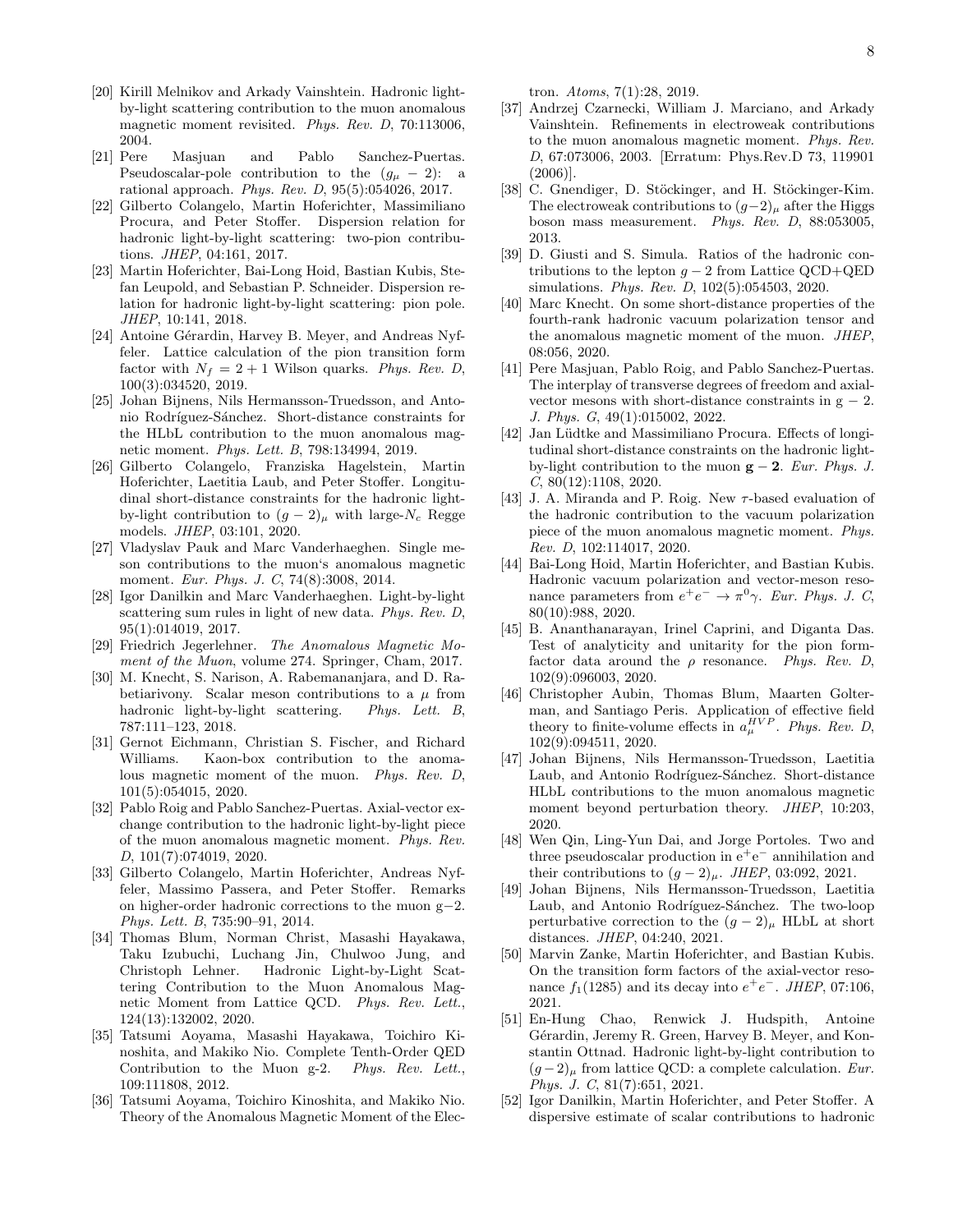light-by-light scattering. Phys. Lett. B, 820:136502, 2021.

- [53] Gilberto Colangelo, Franziska Hagelstein, Martin Hoferichter, Laetitia Laub, and Peter Stoffer. Shortdistance constraints for the longitudinal component of the hadronic light-by-light amplitude: an update. Eur. Phys. J. C, 81(8):702, 2021.
- [54] Jing-Yu Yi, Zhong-Yu Wang, and C. W. Xiao. Study of pion vector form factor and its contribution to the muon  $(q-2)$ . 7 2021.
- [55] Josef Leutgeb and Anton Rebhan. Hadronic light-bylight contribution to the muon g-2 from holographic QCD with massive pions. Phys. Rev. D, 104(9):094017, 2021.
- [56] Christopher L. James, Randy Lewis, and Kim Maltman. A ChPT estimate of the strong-isospin-breaking contribution to the anomalous magnetic moment of the muon. 9 2021.
- [57] Gilberto Colangelo, Martin Hoferichter, Bastian Kubis, Malwin Niehus, and Jacobo Ruiz de Elvira. Chiral extrapolation of hadronic vacuum polarization. 10 2021.
- <span id="page-8-1"></span>[58] Martin Hoferichter and Thomas Teubner. Mixed leptonic and hadronic corrections to the anomalous magnetic moment of the muon. 12 2021.
- <span id="page-8-0"></span>[59] Sz. Borsanyi et al. Leading hadronic contribution to the muon magnetic moment from lattice QCD. Nature, 593(7857):51–55, 2021.
- <span id="page-8-2"></span>[60] Andreas Crivellin, Martin Hoferichter, Claudio Andrea Manzari, and Marc Montull. Hadronic Vacuum Polarization:  $(g-2)_{\mu}$  versus Global Electroweak Fits. Phys. Rev. Lett., 125(9):091801, 2020.
- [61] Alexander Keshavarzi, William J. Marciano, Massimo Passera, and Alberto Sirlin. Muon  $q-2$  and  $\Delta \alpha$  connection. Phys. Rev. D, 102(3):033002, 2020.
- [62] Eduardo de Rafael. Constraints between  $\Delta\alpha_{\rm had}(M_Z^2)$ and  $(g_{\mu} - 2)_{HVP}$ . Phys. Rev. D, 102(5):056025, 2020.
- [63] Bogdan Malaescu and Matthias Schott. Impact of correlations between  $a_{\mu}$  and  $\alpha$ QED on the EW fit. Eur. Phys. J. C, 81(1):46, 2021.
- <span id="page-8-3"></span>[64] Gilberto Colangelo, Martin Hoferichter, and Peter Stoffer. Constraints on the two-pion contribution to hadronic vacuum polarization. Phys. Lett. B, 814:136073, 2021.
- <span id="page-8-4"></span>[65] Craig D. Roberts and Anthony G. Williams. Dyson-Schwinger equations and their application to hadronic physics. Prog. Part. Nucl. Phys., 33:477–575, 1994.
- [66] Helios Sanchis-Alepuz and Richard Williams. Recent developments in bound-state calculations using the Dyson–Schwinger and Bethe–Salpeter equations. Comput. Phys. Commun., 232:1–21, 2018.
- <span id="page-8-5"></span>[67] Christian S. Fischer. QCD at finite temperature and chemical potential from Dyson–Schwinger equations. Prog. Part. Nucl. Phys., 105:1–60, 2019.
- <span id="page-8-6"></span>[68] Angel S. Miramontes, Hèlios Sanchis Alepuz, and Reinhard Alkofer. Elucidating the effect of intermediate resonances in the quark interaction kernel on the timelike electromagnetic pion form factor. Phys. Rev. D, 103(11):116006, 2021.
- [69] Muyang Chen, Minghui Ding, Lei Chang, and Craig D. Roberts. Mass-dependence of pseudoscalar meson elastic form factors. Phys. Rev. D, 98(9):091505, 2018.
- [70] Fei Gao, Lei Chang, Yu-Xin Liu, Craig D. Roberts, and Peter C. Tandy. Exposing strangeness: projections for kaon electromagnetic form factors. Phys. Rev. D,

96(3):034024, 2017.

- <span id="page-8-7"></span>[71] L. Chang, I. C. Cloët, C. D. Roberts, S. M. Schmidt, and P. C. Tandy. Pion electromagnetic form factor at spacelike momenta. Phys. Rev. Lett., 111(14):141802, 2013.
- <span id="page-8-8"></span>[72] Minghui Ding, Kh´epani Raya, Daniele Binosi, Lei Chang, Craig D Roberts, and Sebastian M Schmidt. Drawing insights from pion parton distributions. *Chin.* Phys. C, 44(3):031002, 2020.
- [73] Zhu-Fang Cui, Minghui Ding, Fei Gao, Khépani Raya, Daniele Binosi, Lei Chang, Craig D Roberts, Jose Rodríguez-Quintero, and Sebastian M Schmidt. Kaon and pion parton distributions. Eur. Phys. J. C, 80(11):1064, 2020.
- <span id="page-8-18"></span>[74] Chao Shi, Lei Chang, Craig D. Roberts, Sebastian M. Schmidt, Peter C. Tandy, and Hong-Shi Zong. Flavour symmetry breaking in the kaon parton distribution amplitude. Phys. Lett. B, 738:512–518, 2014.
- <span id="page-8-9"></span>[75] Lei Chang, I. C. Cloet, J. J. Cobos-Martinez, C. D. Roberts, S. M. Schmidt, and P. C. Tandy. Imaging dynamical chiral symmetry breaking: pion wave function on the light front. Phys. Rev. Lett., 110(13):132001, 2013.
- <span id="page-8-10"></span>[76] K. Raya, L. Chang, A. Bashir, J. J. Cobos-Martinez, L. X. Gutiérrez-Guerrero, C. D. Roberts, and P. C. Tandy. Structure of the neutral pion and its electromagnetic transition form factor. Phys. Rev. D, 93(7):074017, 2016.
- [77] Khepani Raya, Minghui Ding, Adnan Bashir, Lei Chang, and Craig D. Roberts. Partonic structure of neutral pseudoscalars via two photon transition form factors. Phys. Rev. D, 95(7):074014, 2017.
- [78] Minghui Ding, Khepani Raya, Adnan Bashir, Daniele Binosi, Lei Chang, Muyang Chen, and Craig D. Roberts.  $\gamma^* \gamma \to \eta, \eta'$  transition form factors. Phys. Rev. D, 99(1):014014, 2019.
- <span id="page-8-17"></span>[79] Khépani Raya, Adnan Bashir, and Pablo Roig. Contribution of neutral pseudoscalar mesons to  $a_{\mu}^{HLbL}$  within a Schwinger-Dyson equations approach to QCD. Phys. Rev. D, 101(7):074021, 2020.
- <span id="page-8-11"></span>[80] Gernot Eichmann, Christian S. Fischer, Esther Weil, and Richard Williams. On the large- $Q^2$  behavior of the pion transition form factor. Phys. Lett. B, 774:425–429, 2017.
- <span id="page-8-12"></span>[81] Pieter Maris and Peter C. Tandy. The pi, K+, and K0 electromagnetic form-factors. Phys. Rev. C, 62:055204, 2000.
- <span id="page-8-13"></span>[82] Angel S. Miramontes and Hèlios Sanchis-Alepuz. On the effect of resonances in the quark-photon vertex. Eur. Phys. J. A, 55(10):170, 2019.
- <span id="page-8-14"></span>[83] Si-xue Qin and Craig D Roberts. Impressions of the Continuum Bound State Problem in QCD. Chin. Phys. Lett., 37(12):121201, 2020.
- [84] Daniele Binosi, Lei Chang, Joannis Papavassiliou, Si-Xue Qin, and Craig D. Roberts. Symmetry preserving truncations of the gap and Bethe-Salpeter equations. Phys. Rev. D, 93(9):096010, 2016.
- <span id="page-8-16"></span>[85] Gernot Eichmann, Helios Sanchis-Alepuz, Richard Williams, Reinhard Alkofer, and Christian S. Fischer. Baryons as relativistic three-quark bound states. Prog. Part. Nucl. Phys., 91:1–100, 2016.
- <span id="page-8-15"></span>[86] Markus Q. Huber. Nonperturbative properties of Yang–Mills theories. Phys. Rept., 879:1–92, 2020.